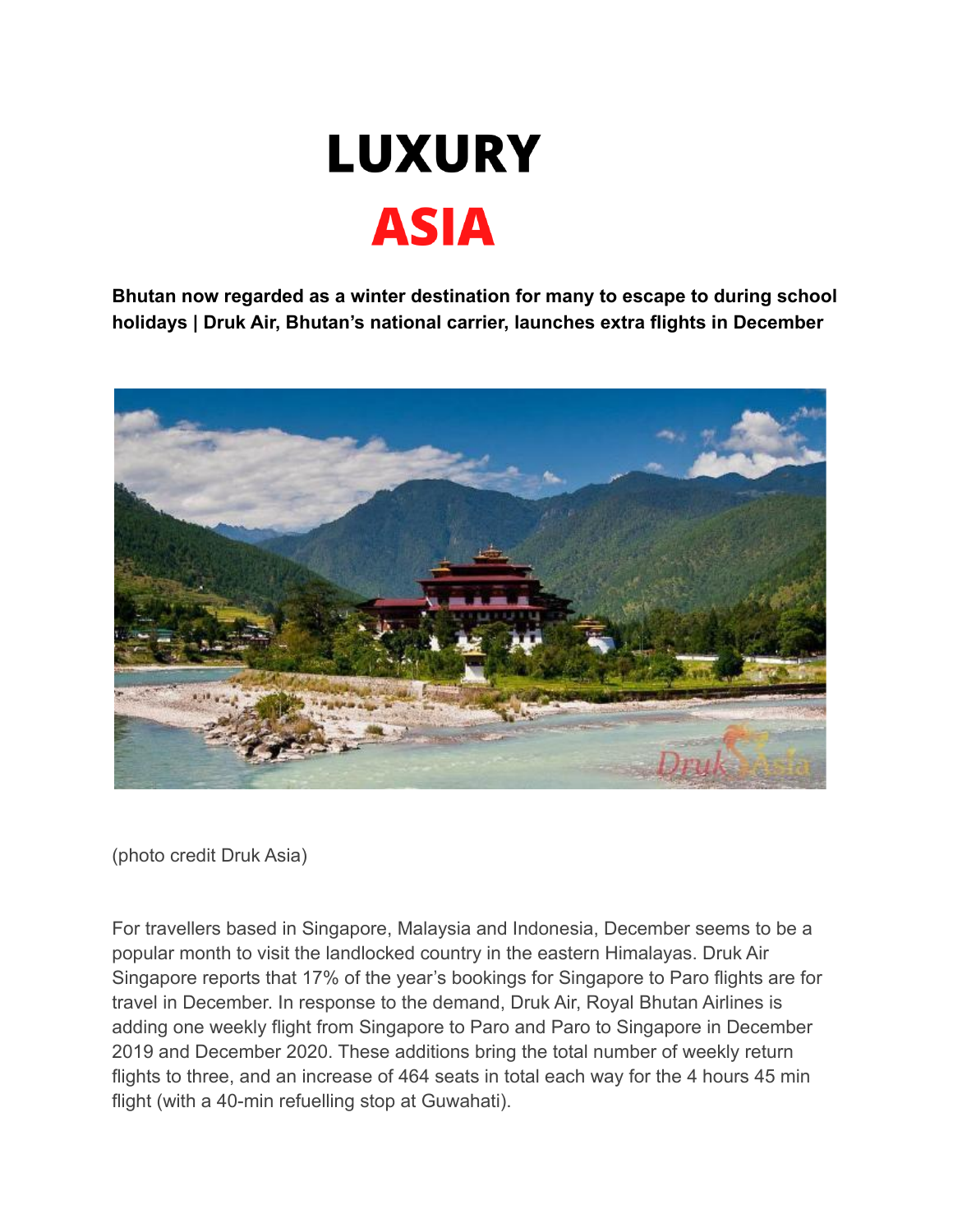"Instead of having to fly through Bangkok or another city that Druk Air flies to, travellers who prefer to fly out of Singapore now have more options with dates," says Mr Wiris William, country manager of Druk Air Singapore. "The minimum daily spend of USD200 per day is lower between December to February, as compared to USD250 per day during September to November," says Mr Cipto Handoyo, sales director of Druk Asia Singapore, a Bhutan travel specialist with an operations office in Bhutan, when asked why December is a popular month for travel to Bhutan with people in Southeast Asia.

Contrary to what many people think, the weather in Bhutan in December or even January is not as harsh as one expects to experience in winter. Vivid, blue skies provide the ideal backdrop for photography enthusiasts to capture their memories. Though the days are shorter, the temperature – usually within the low teens, is comfortable for hiking. This is before it takes a drastic dip at night. By then, you are likely to be well bundled up in warm clothing, with fingers wrapped around a cup of warm butter tea in front of a traditional heated stove, and experiencing Bhutanese hospitality and gooey chilli cheese in a homestay or a hotel. For avid hikers from Southeast Asia, the thought of leaving behind humid, bustling cities; traipsing through lush forests, and overlooking rugged cliffs and verdant vistas is very alluring.

From visiting monasteries to partaking in colourful festivals that showcase Bhutan's Vajrayana Buddhism traditions and seeking mindfulness, here are some of Druk Asia's itineraries that are popular in winter. Finding happiness is part of the package.

#### **7-Day Dochula Pass Festival**

Late September to late October is a popular time for travel in Bhutan largely due to tshechu celebrations in different provinces throughout Bhutan. Visitors love to witness the colour, pomp, gaiety and religious fervour during these religious festivities. Masked and elaborately costumed monks go into a trance when they perform. You can still have access into this otherworldly side of Bhutanese culture even if you were to travel in December. The Druk Wangyel Tshechu at Dochula Pass, a mountain pass between Thimphu and Punakha, takes place on Dec 13 this year. This festival is different from other tsechus because it is performed by the Royal Bhutan Army. Your itinerary will include a day at the festival.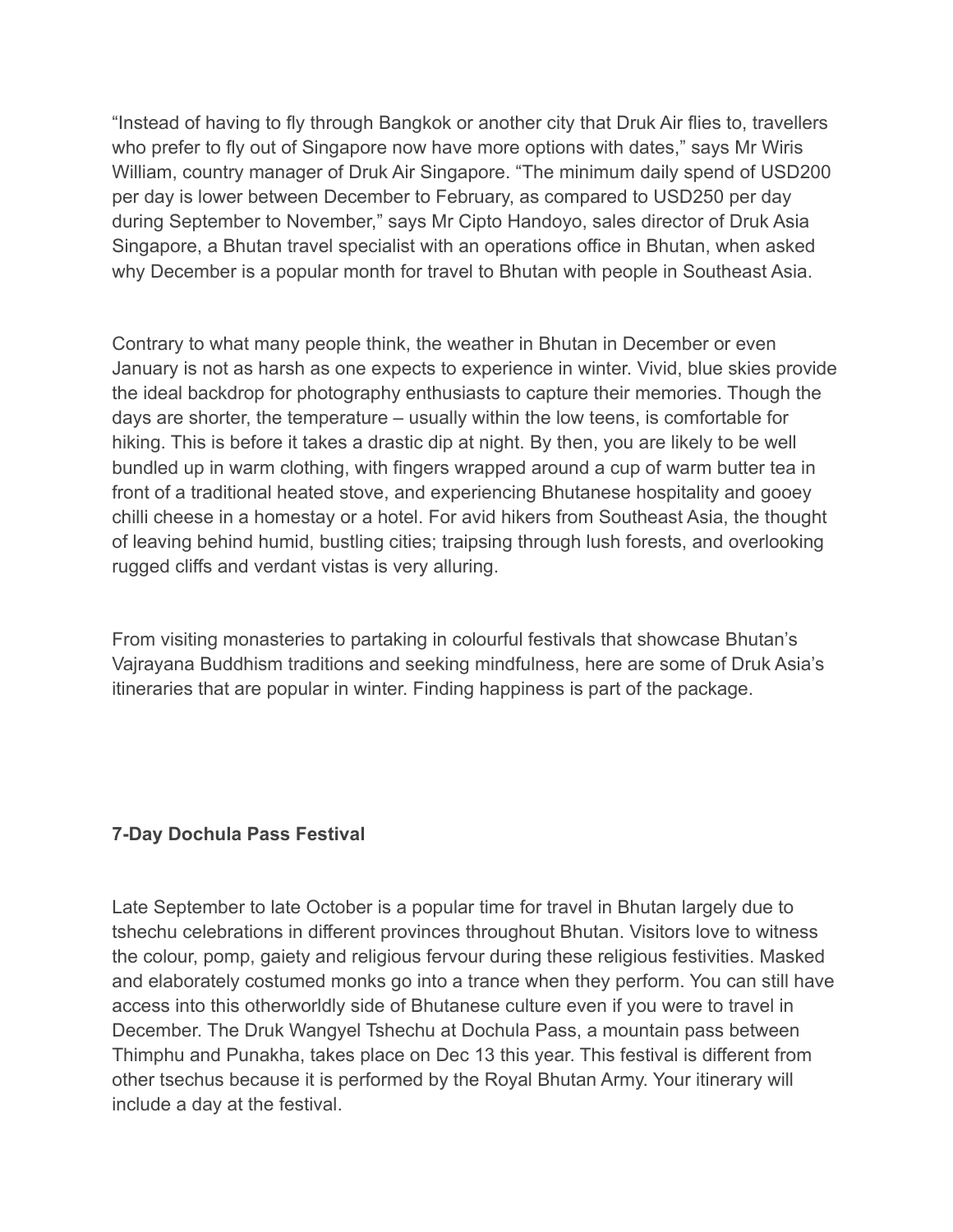# **[Neykor Tour: A 7-night 6-day Journey of Spiritual Immersion in Bhutan](https://neykor.com/)**

Guests will learn about mindfulness, and applying compassion in business management and life from His Eminence [Khedrupchen Rinpoche](https://neykor.com/khedrup-rinpoche), a Rinpoche reincarnate and the head of a monastery in Trongsa. Khedrupchen Rinpoche has taught on a range of topics that can be applied to modern life. These include how Buddhism and its values can be used to overcome challenges in our daily lives. The ultimate goal is to achieve lasting peace and happiness. The last Neykor attracted attendees of different races and religious beliefs. "Not all who signed up were Buddhists. A good number of guests were seeking spiritual enlightenment and mindfulness. They view Buddhism as a way of life, rather than religion," says Mr Cipto Handoyo, sales director of Druk Asia. This year's Neykor will incorporate daily sessions on meditation and finding mindfulness with a tour of famous temples and monasteries in Punakha, Trongsa and Paro, including the iconic Tiger's Nest. Dates: Dec 1 to 7, 2019

#### **3-day Sinchula [Trek](https://www.drukasia.com/bhutan-travel/trekking/)**

This trek can be incorporated into any itinerary that covers both Thimphu and Punakha. This route was widely used by the Bhutanese travelling between the two places until the 1980s when the opening of roads made it easier for people to travel. Your trek will take you from Thimphu across varied terrain including pristine alpine forests and bamboo groves until you reach the warmer Punakha valley. The highest elevation is 3,380m at the Shichu La pass, where you can see Gangkhar Puensum, Bhutan's highest peak, on a clear day. Very fit, seasoned trekkers can complete the trek within two days, while someone of average fitness who does not trek often may take three days.

#### **[Sketch Bhutan\\*](https://www.drukasia.com/bhutan-travel/bespoke/sketch-bhutan/)**

Created by Singapore artist Erwin Lian and currently led by Bhutanese artist Rajesh Gurung, this itinerary takes art lovers and sketching enthusiasts on a journey of discovery and learning. They will visit popular Bhutanese landmarks while learning about tools and techniques to create beautiful sketches on-the-go. Visitors also get to mingle with other Bhutanese artists.

\*Trip availability is subject to expert's schedule